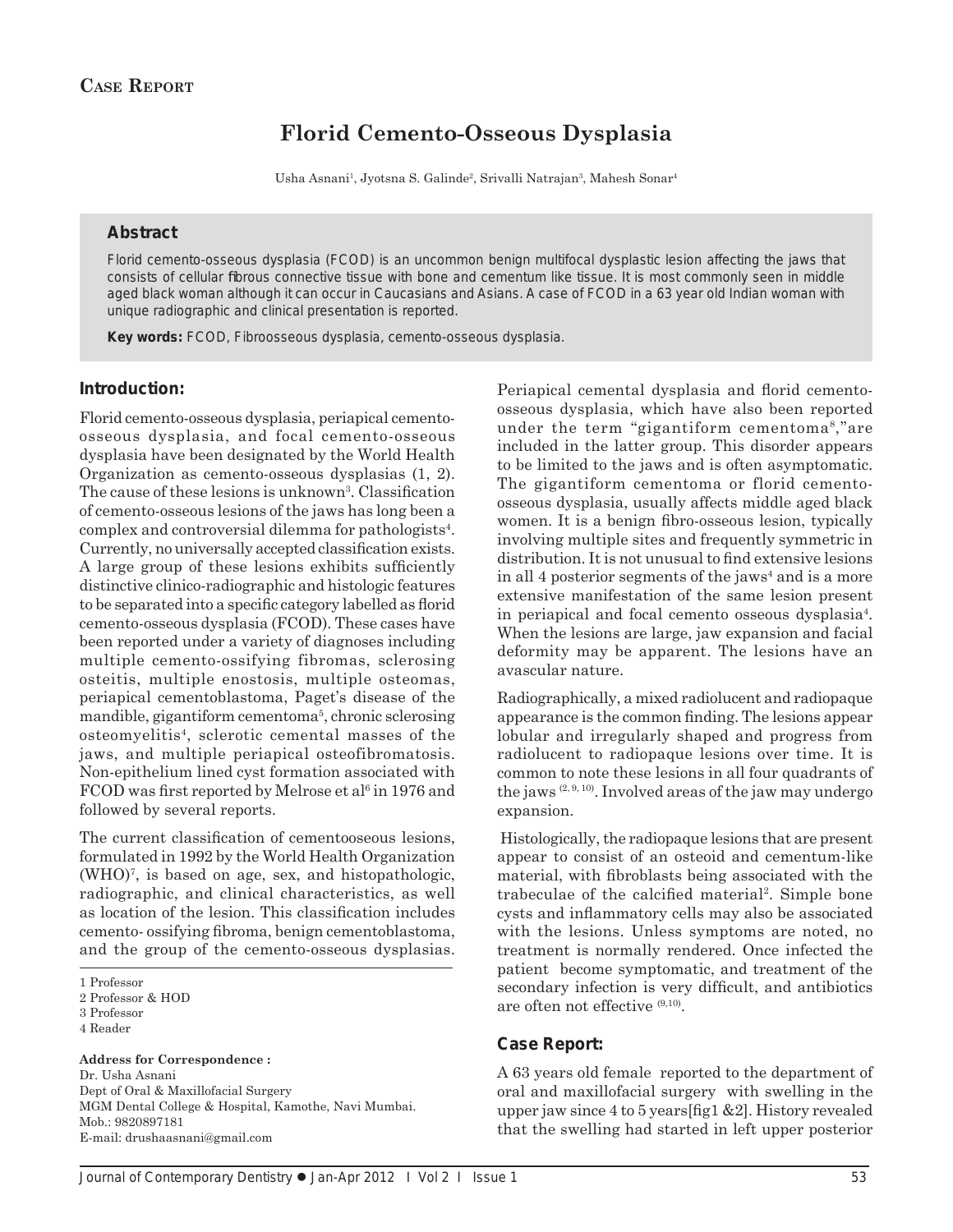

f Fig 1: Clinical photograph of the patient showing swelling on the left side of the cheek.



Fig 2: Intraoral photograph of the patient showing lobulated mass and buccal expansion in the maxilla.

region which progressively increased to involve the anterior region and extended upto the tuberosity on right side. History of spontaneous exfoliation of few teeth in the involved area and intermittent episodes of sinuses with pus discharge was present.

Extraoral examination revealed that the patient had prominent malar bones and frontal bossing. Swelling was present in the maxillary alveolar region extending from left tuberosity to right buttress region. Buccal and palatal expansion was present. Surface appeared lobulated with overlying mucosa of normal color and texture. Premolars on left side showed displacement. Molar teeth on left side were missing. On palpation the swelling was hard and nontender. Involved teeth were found vital.



Fig.3: OPG shows irregular radiopacities mixed with poorly defined radiolucency from upper left third molar to right tuberosity



Fig 4: Axial CT showing mixed hypo & hyperdense masses extending from right tuberosity to left tuberosity with Buccal & Palatal expansion

Orthopantamogram [fig 3] revealed irregular radiopacities in tooth bearing alveolar areas mixed with the poorly defined radiolucency from left third molar to right first molar. Most of involved teeth showed hypercementosis. Masses appeared to be separated from root apices. The maxillary sinus and mandible did not show any involvement.

Computed tomography (CT) axial and coronal sections revealed poorly defined mixed hypo and hyperdense masses, with cloud-like appearance involving maxilla extending from right to left tuberosity  $\int$  fig. 4&5]. There was buccal and palatal expansion and the lesion showed lobulated surface. Coronal sections revealed that the maxillary sinuses were normal with minimal fluid levels. These sections also showed the classic ground glass appearance of the malar bones, bones of the cranial vault including the parietal and temporal bones. However, the patient had no history of headache or signs of cranial nerve involvement. The blood chemistry showed that serum alkaline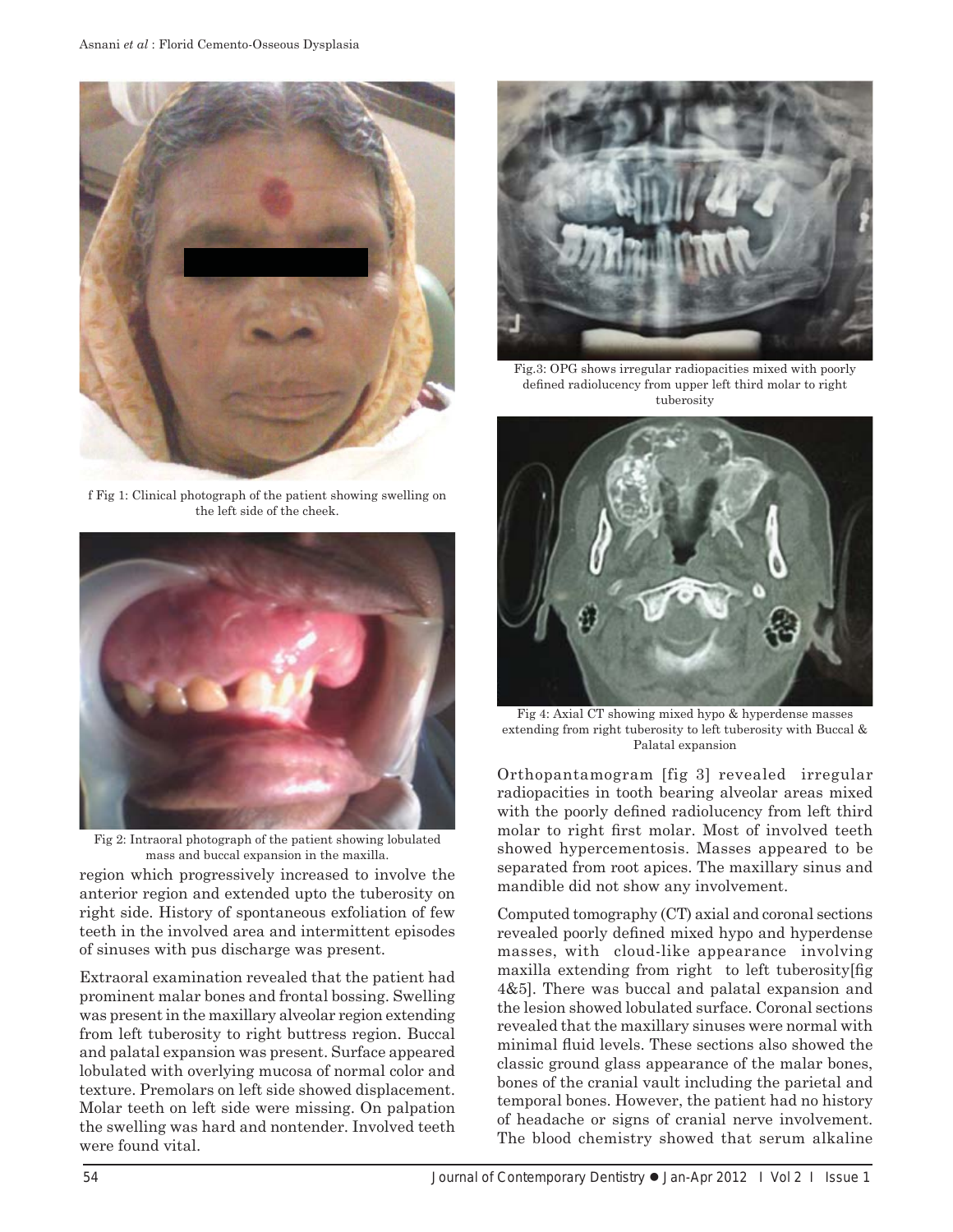



Fig.5: Coronal CT showing ground glass appearance with thickening of bones of cranial vault, malar bones & mixed radiolucency & radiopacity in the buttress region



Fig.6: Cementum like substance with relatively acellular structure are scattered among areas of fibrous stroma.

phosphatase was raised [1469U/L]. Incisional biopsy was done. Histopathologically the tissue showed mixture of woven bony trabeculae and cementum like calcifications with areas of loose fibrocollagenous stroma. Osteoblastic rimming and reversal lines were seen in bony trabeculae. The stroma between the islands of cementum like substance was poorly vascularized [fig 6]. The microscopic findings were compatible with the diagnosis of FCOD.

Though CT findings suggested the possibility of a craniofacial fibrous dysplasia occurring concomitantly with FCOD, considering the extensive nature of involvement of craniofacial fibrous dysplasia and the lack of the symptoms, it was decided to address only the FCOD component. The latter lesion showed recurrent episodes of infection and progressive expansion warranting surgical excision. Mucoperiosteal flap was raised and the lesion with involved teeth was excised form the left tuberosity to right first molar region. The bone was found to be soft, vascular and was interspersed with areas of calcification. As the

lesion showed no well defined boundaries, care had to be taken during excision to ensure that the floor of the maxillary sinus was not breached. Postoperative healing was uneventful and histopathology report confirmed the diagnosis of FCOD. Patient after one year of follow up showed good healing and no evidence of recurrence.

## **Discussion:**

Florid cemento-osseous dysplasia is a rare benign lesion arising from elements of the periodontal ligament4 and is strictly localized to the tooth bearing areas. Many lesions have to be differentiated from FCOD, and dental imaging can be used to discriminate between FCOD and other lesions that may exhibit a similar sclerotic appearance on conventional radiographs. Odontogenic tumors, especially cementoossifying fibroma, generally exhibit more buccolingual expansion than does FCOD11. Dental imaging may be helpful in differentiating fibro-osseous lesions from odontoma, in which the CT number for enamel is higher than that for cementum. Cementoblastoma characteristically is fused to the tooth apices. In hypercementosis, the cemental substance lies in continuity with the dental root, whereas in florid cemento-osseous dysplasia or gigantiform cementoma, it is separated from the periodontal space. This latter feature is clearly evident in the radiograph of this patient. Differential diagnosis of FCOD must also include sclerosing osteomyelitis, which can be a complication of the disease<sup>12</sup>. However etiopathogenesis is not clear, Some authors attribute the pathogenesis of FCOD to the proliferation of the fibroblasts present in the periodontal ligament, while, few think that it may arise from the remnants of the cemetum left after the extraction of the teeth. Some contribute the etiologic factors to the slight trauma, such as deepbite and trauma from occlusion  $13.$  Waldron et al.  $14$  have proposed that reactive or dysplastic changes in the periodontal ligament might be a cause for the disease. Radiographic appearance depends upon the stage of development and maturity of the lesion. At proliferative stage, lesion appears radiolucent and in the later stages it appears as dense radiopaque masses appearing at the apices of teeth or tooth bearing posterior region of mandible and maxilla. Histopathologically , FCOD is composed of a proliferating fibrous connective tissue stroma containing foci of cementum along with the presence of osteoid or bone. More advanced lesions show an increase in mineralization. In FCOD large sclerotic masses are formed that are hypocellular and extremely dense with small marrow spaces and few haversian systems.

In our case the diagnosis of FCOD was made clinco-